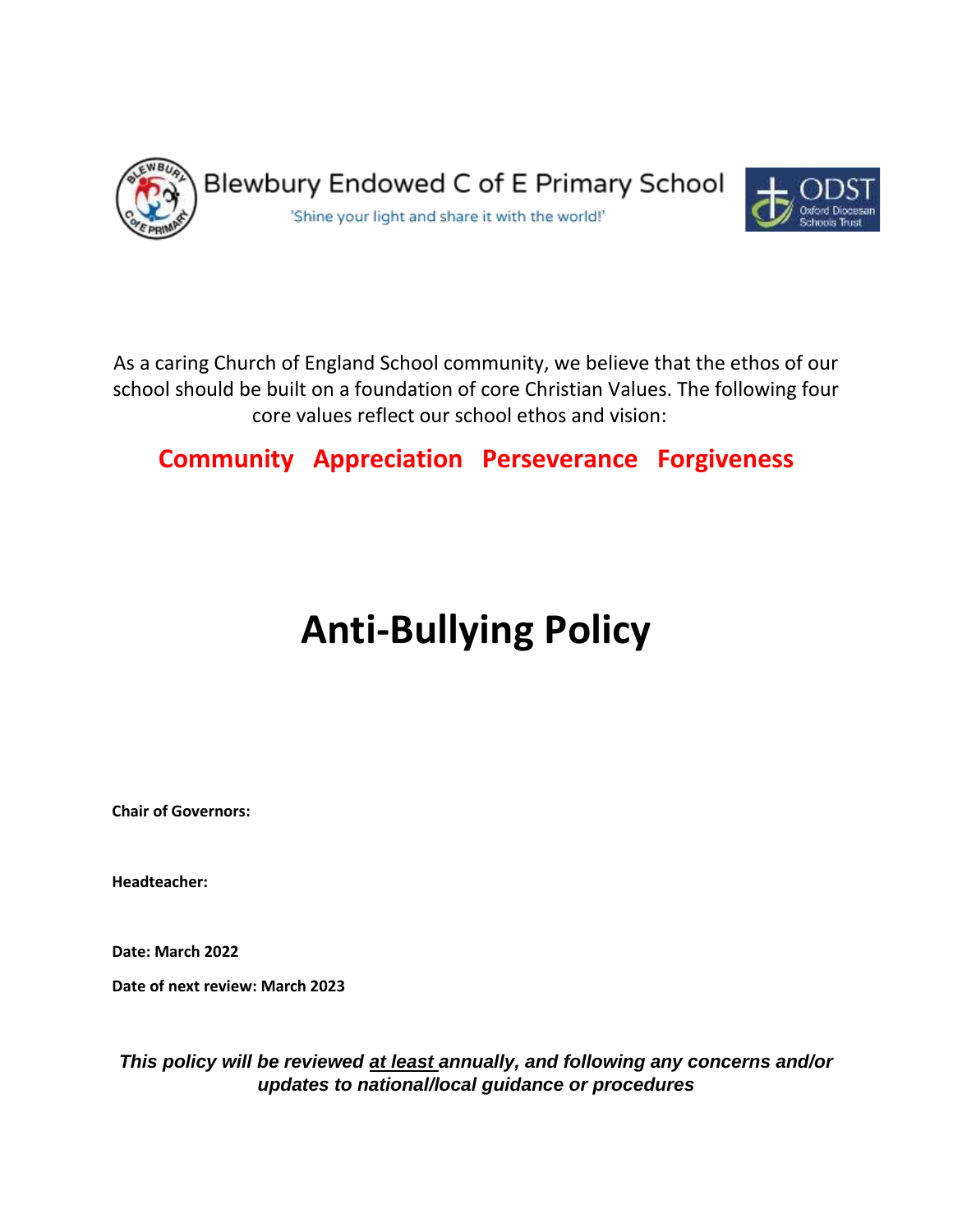This policy is based on DfE guidance ["Preventing and Tackling Bullying"](file:///C:/Users/AssitA01/AppData/Local/Microsoft/Windows/Temporary%20Internet%20Files/Content.Outlook/ZQ0RB9FM/•%09https:/www.gov.uk/government/publications/preventing-and-tackling-bullying) July 2017 and supporting documents. It also considers the DfE statutory guidance "Keeping Children" [Safe in Education"](https://www.gov.uk/government/publications/keeping-children-safe-in-education--2) 2019 and ['Sexual violence and sexual harassment between children](https://www.gov.uk/government/publications/sexual-violence-and-sexual-harassment-between-children-in-schools-and-colleges)  [in schools and colleges'](https://www.gov.uk/government/publications/sexual-violence-and-sexual-harassment-between-children-in-schools-and-colleges) guidance. The setting has also read Childnet's "Cyberbullying: [Understand, Prevent and Respond: Guidance for Schools"](file:///C:/Users/AssitA01/AppData/Local/Microsoft/Windows/Temporary%20Internet%20Files/Content.Outlook/ZQ0RB9FM/www.childnet.com/resources/cyberbullying-guidance-for-schools).

## **1) Policy objectives:**

- This policy outlines what Blewbury School will do to prevent and tackle all forms of bullying.
- Blewbury School is committed to developing an anti-bullying culture where the bullying of adults, children or young people is not tolerated in any form. We want each and every member of our school community to shine brightly.

## **2) Links with other school policies and practices**

- This policy links with several school policies, practices and action plans including:
	- o Behaviour policy
	- o Complaints policy
	- o Child protection policy
	- o Confidentiality policy
	- o Online safety and Acceptable Use Policies (AUP)
	- o Curriculum policies, such as: PSHE, citizenship and computing
	- o Mobile phone and social media policies

# **3) Links to legislation**

- There are several pieces of legislation which set out measures and actions for schools in response to bullying, as well as criminal and civil law. These may include (but are not limited to):
	- o The Education and Inspection Act 2006, 2011
	- o The Equality Act 2010
	- o The Children Act 1989
	- o Protection from Harassment Act 1997
	- o The Malicious Communications Act 1988
	- o Public Order Act 1986

# **4) Responsibilities**

- It is the responsibility of:
	- o The headteacher to communicate this policy to the school community, to ensure that consequences are applied fairly, consistently and reasonably, and that a member of the senior leadership team has been identified to take overall responsibility.
	- o Governors to take a lead role in monitoring and reviewing this policy.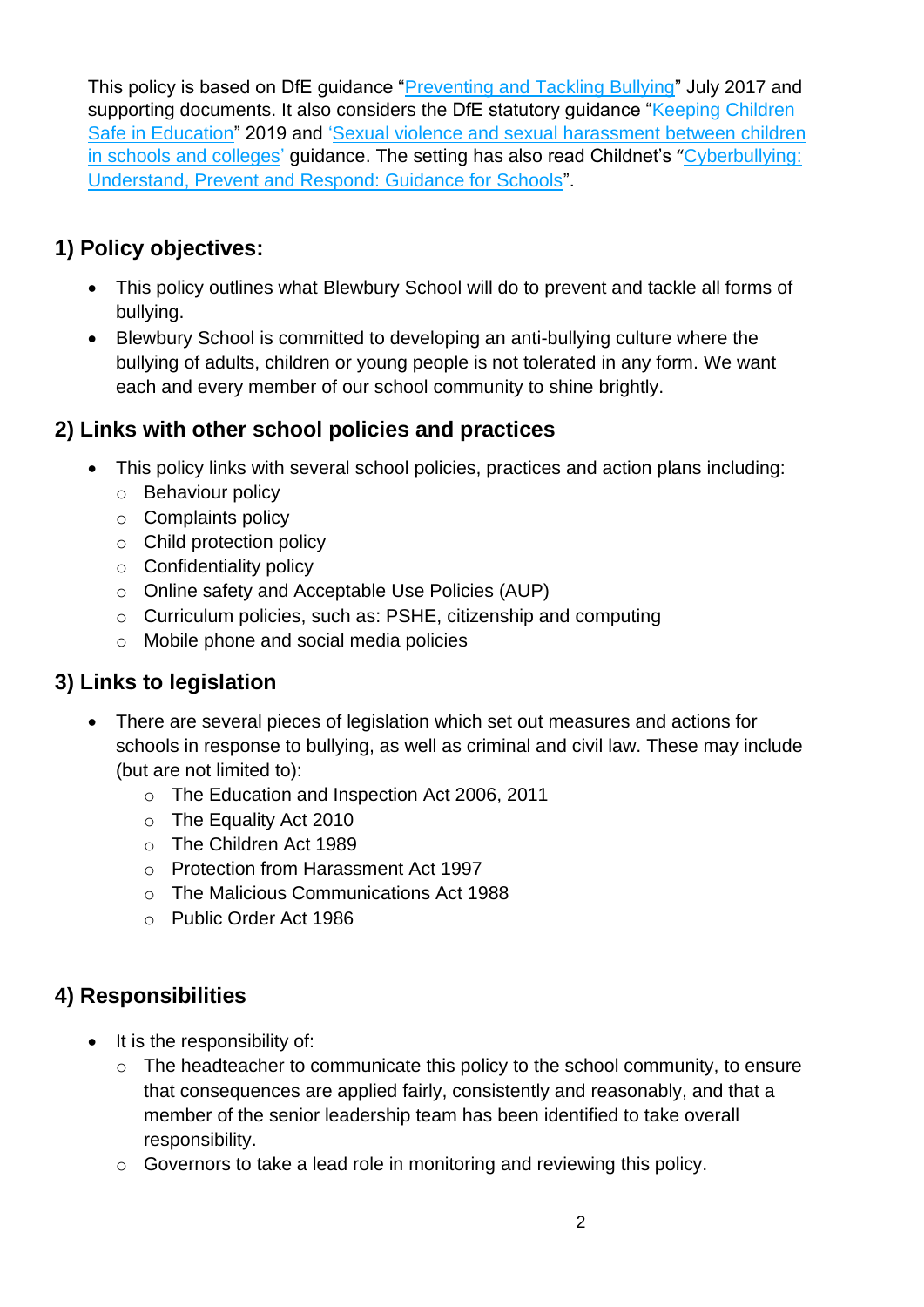- $\circ$  All staff, including: governors, senior leadership, teaching and non-teaching staff, to support, uphold and implement this policy accordingly.
- o Parents/carers to support their children and work in partnership with the school.
- o Pupils understand and follow the policy.

# **5) Definition of bullying**

- Bullying can be defined as "*behaviour by an individual or a group, repeated over time that intentionally hurts another individual either physically or emotionally*". (DfE "Preventing and Tackling Bullying", July 2017)
- Bullying can include name calling, taunting, mocking, making offensive comments; kicking; hitting; taking belongings; producing offensive graffiti; gossiping; excluding people from groups and spreading hurtful and untruthful rumours.
- This includes the same unacceptable behaviours expressed online, sometimes called online or cyberbullying. This can include: sending offensive, upsetting and inappropriate messages by phone, text, instant messenger, through gaming, websites, social media sites and apps, and sending offensive or degrading photos or videos.
- Bullying is recognised by the school as being a form of peer on peer abuse. It can be emotionally abusive and can cause severe and adverse effects on children's emotional development.
- We use the poster below to support children in understanding the difference between rude, mean and bullying behaviours.





When someone says or does something intentionally hurtful and they keep doing it even when you tell them to stop or show them that you're upset.

That's MEAN



www.elsa-support.co.uk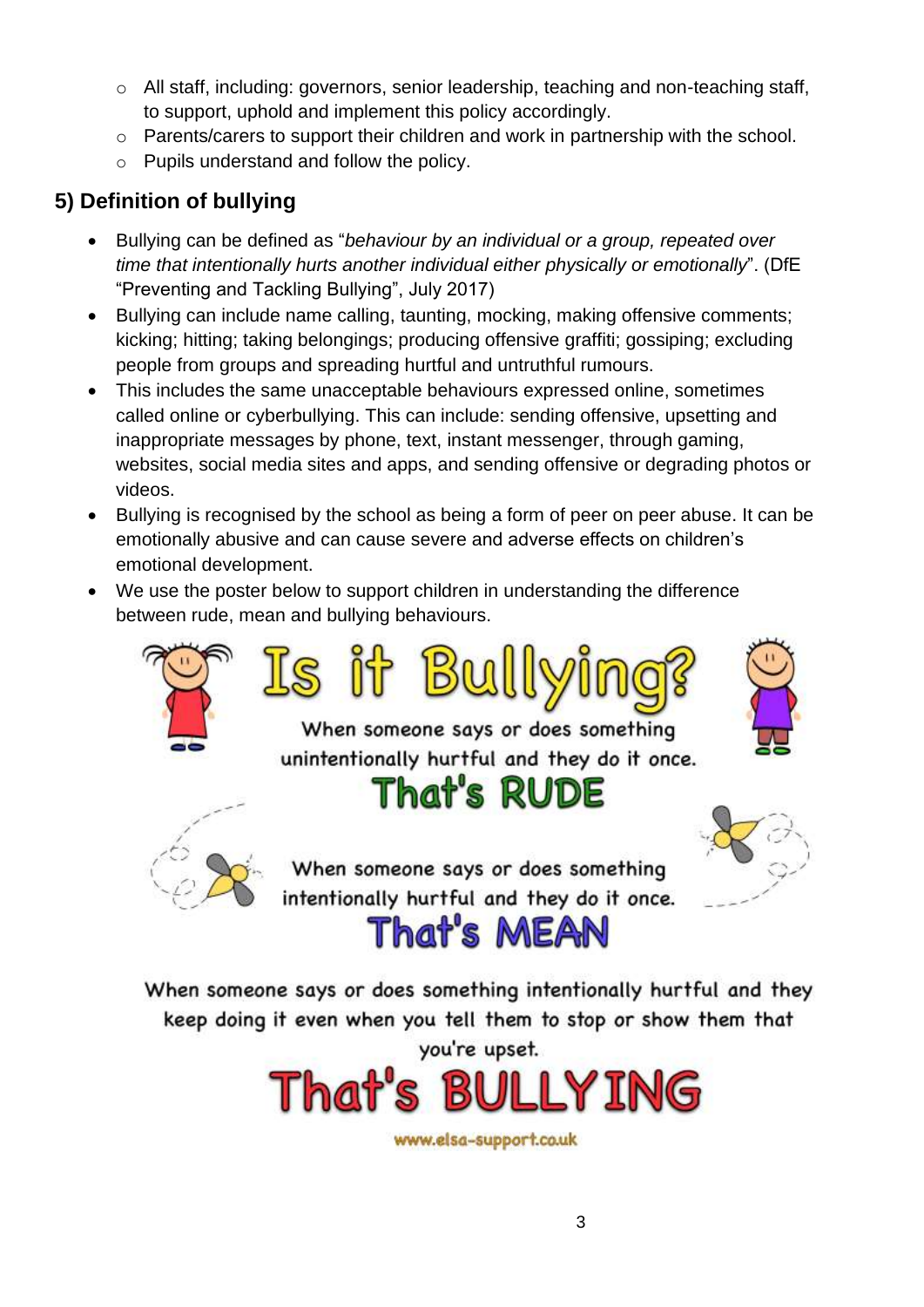# **6) Forms and types of bullying covered by this policy**

- Bullying can happen to anyone. This policy covers all types and forms of bullying including:
	- o Bullying related to physical appearance
	- o Bullying of young carers, children in care or otherwise related to home circumstances
	- o Bullying related to physical/mental health conditions
	- o Physical bullying
	- o Emotional bullying
	- o Sexual bullying
	- o Bullying via technology, known as online or cyberbullying
	- o Prejudicial bullying (against people/pupils with protected characteristics):
		- Bullying related to race, religion, faith and belief and for those without faith
		- Bullying related to ethnicity, nationality or culture
		- Bullying related to Special Educational Needs or Disability (SEND)
		- Bullying related to sexual orientation (homophobic/biphobic bullying)
		- Gender based bullying, including transphobic bullying
		- Bullying against teenage parents (pregnancy and maternity under the Equality Act)

Through our safety curriculum, we teach children that there are 5 main types of bullying behaviour: **Verbal, Physical, Emotional, Banter, Online**.

## **7) School ethos**

- Blewbury School community recognises that all forms of bullying, especially if left unaddressed, can have a devastating effect on individuals; it can create a barrier to learning and have serious consequences for mental wellbeing.
- By effectively preventing and tackling bullying our school can help to create a safe environment, where pupils are able to learn, fulfil their potential and shine brightly.

# **8) Responding to bullying**

The following steps may be taken when dealing with all incidents of bullying reported to the school:

- o If bullying is suspected or reported, the incident will be dealt with immediately by the member of staff who has been approached or witnessed the concern.
- $\circ$  The school will provide appropriate support for the person being bullied making sure they are not at risk of immediate harm and will involve them in any decisionmaking, as appropriate.
- o The headteacher/Designated Safeguarding Lead (DSL) or another member of leadership staff will interview all parties involved.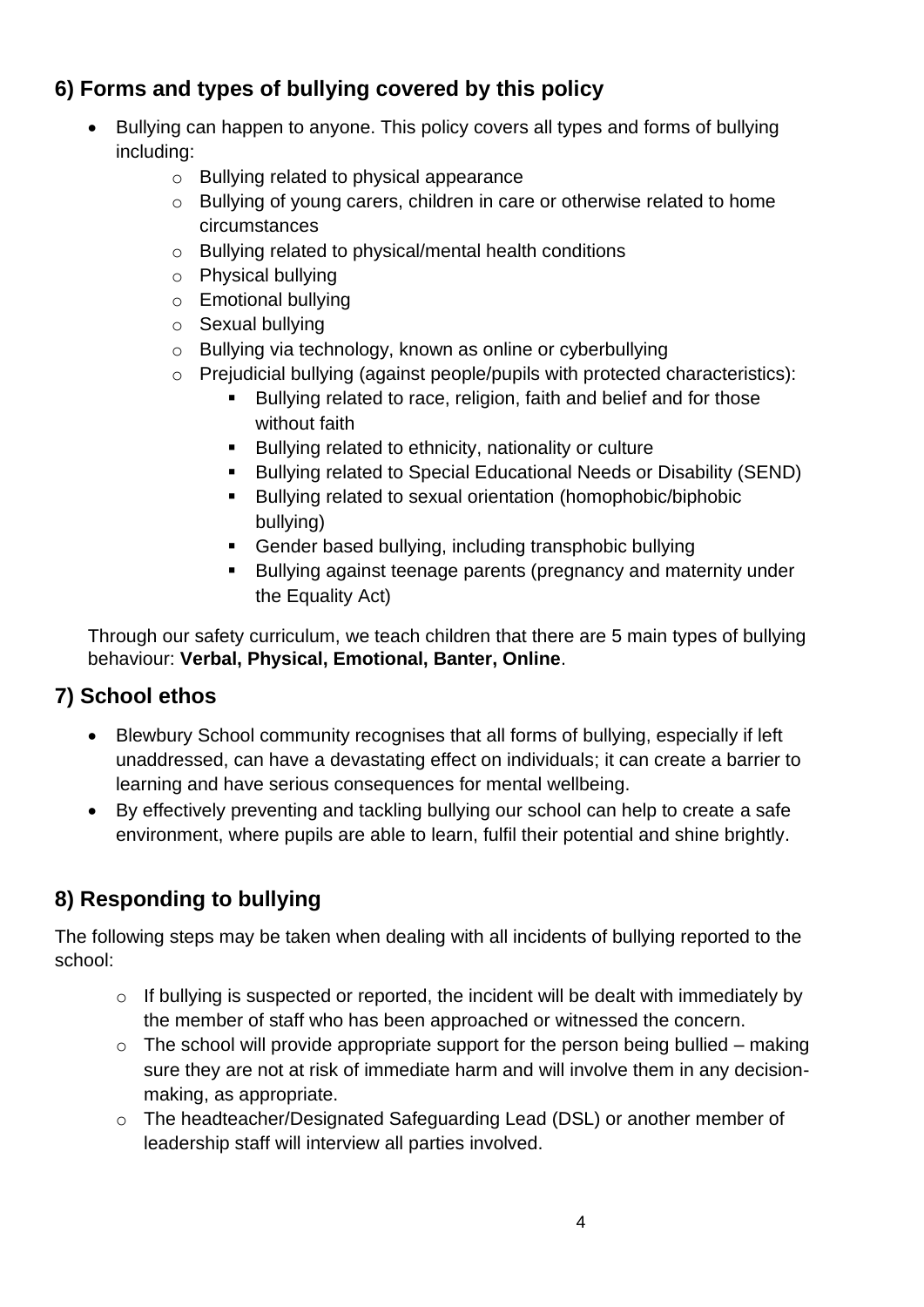- o The DSL will be informed of all bullying issues where there are safeguarding concerns.
- o The school will speak with and inform other staff members, where appropriate.
- o The school will ensure parents/carers are kept informed about the concern and action taken, as appropriate and in line with child protection and confidentially policies.
- o Consequences, as identified within the school behaviour policy, and support will be implemented in consultation with all parties concerned.
- o If necessary, other agencies may be consulted or involved, such as the police, if a criminal offence has been committed, or other local services including early help or children's social care, if a child is felt to be at risk of significant harm.
- o Where the bullying of or by pupils takes place off school site or outside of normal school hours (including cyberbullying), the school will ensure that the concern is fully investigated. If required, the DSL will collaborate with other schools. Appropriate action will be taken, including providing support and implementing consequences in school in accordance with this policy and the school's behaviour policy.
- o A clear and precise account of bullying incidents will be recorded. This will include recording appropriate details regarding decisions and action taken.
- o School will work with the child who has carried out the bullying to ensure it does not happen again.

#### *Cyberbullying*

- When responding to cyberbullying concerns, the school will:
	- o Act as soon as an incident has been reported or identified.
	- o Provide appropriate support for the person who has been cyberbullied and work with the person who has carried out the bullying to ensure that it does not happen again.
	- o Encourage the person being bullied to keep any evidence (screenshots) of the bullying activity to assist any investigation.
	- o Work with the individuals and online service providers to prevent the incident from spreading and assist in removing offensive or upsetting material from circulation.
	- o Ensure that consequences are applied to the person responsible for the cyberbullying; the school will take steps to change the attitude and behaviour of the bully, as well as ensuring access to any additional help that they may need.
	- o Inform the police if a criminal offence has been committed.
	- o Provide information to staff and pupils regarding steps they can take to protect themselves online. This may include:
		- advising those targeted not to retaliate or reply;
		- **•** providing advice on blocking or removing people from contact lists;
		- helping those involved to think carefully about what private information they may have in the public domain.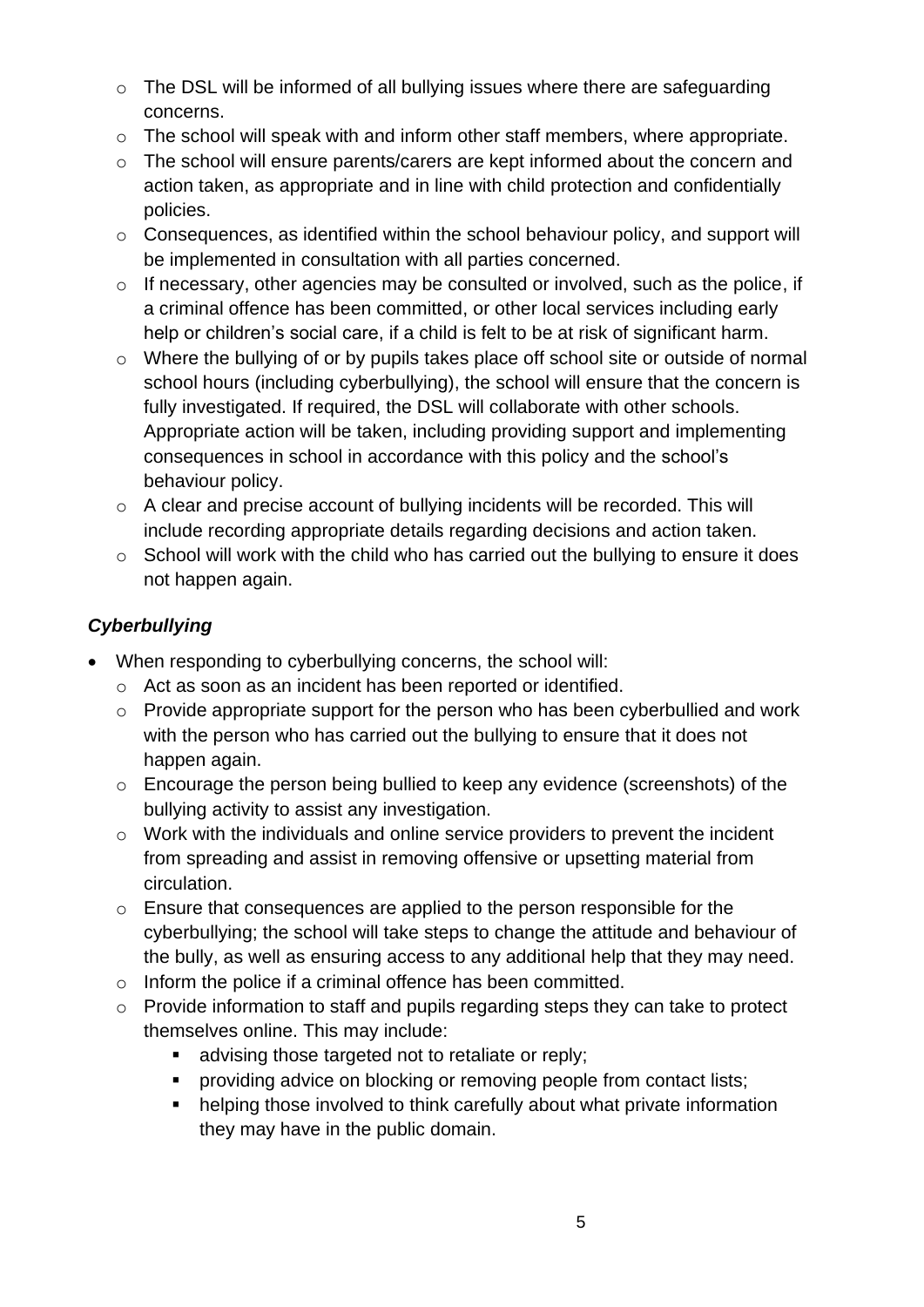#### *Supporting pupils*

- *Pupils who have been bullied will be supported by:*
	- o Reassuring the pupil and providing continuous pastoral support.
	- o Offering an immediate opportunity to discuss the experience with their teacher, the designated safeguarding lead, or a member of staff of their choice.
	- o Being advised to keep a record of the bullying as evidence and discuss how to respond to concerns and build resilience as appropriate.
	- o Working towards restoring self-esteem and confidence.
	- o Providing ongoing support.
	- o Where necessary, working with the wider community and local/national organisations to provide further or specialist advice and guidance; this could include support through Early Help or Children Social Work Service, or support through the Children and Young People's Mental Health Service (CYPMHS).
- *Pupils who have perpetrated bullying will be helped by:*
	- o Discussing what happened, establishing the concern and the need to change.
	- o Informing parents/carers to help change the attitude and behaviour of the child.
	- o Providing appropriate education and support regarding their behaviour or actions.
	- o If online, requesting that content be removed and reporting accounts/content to service provider.
	- $\circ$  Consequences, in line with school behaviour policy; this may include official warnings, removal of privileges and fixed-term or permanent exclusions.
	- o Where necessary, working with the wider community and local/national organisations to provide further or specialist advice and guidance; this may include involvement from the Police or referrals to Early Help, Children Social Work Service, or the Children and Young People's Mental Health Service (CYPMHS).

## **Supporting adults**

- Our school takes measures to prevent and tackle bullying among pupils; however, it is equally important to recognise that bullying of adults, including staff and parents, whether by pupils, parents or other staff members, is unacceptable.
- *Adults who have been bullied or affected will be supported by:*
	- o Offering an immediate opportunity to discuss the concern with the designated safeguarding lead, a senior member of staff and/or the headteacher.
	- o Advising them to keep a record of the bullying as evidence and discuss how to respond to concerns and build resilience, as appropriate.
	- o Where the bullying takes place off school site or outside of normal school hours (including online), the school will still investigate the concern and ensure that appropriate action is taken in accordance with the schools' behaviour policy.
	- o Reporting offensive or upsetting content and/or accounts to the service provider, where the bullying has occurred online.
	- o Reassuring and offering appropriate support.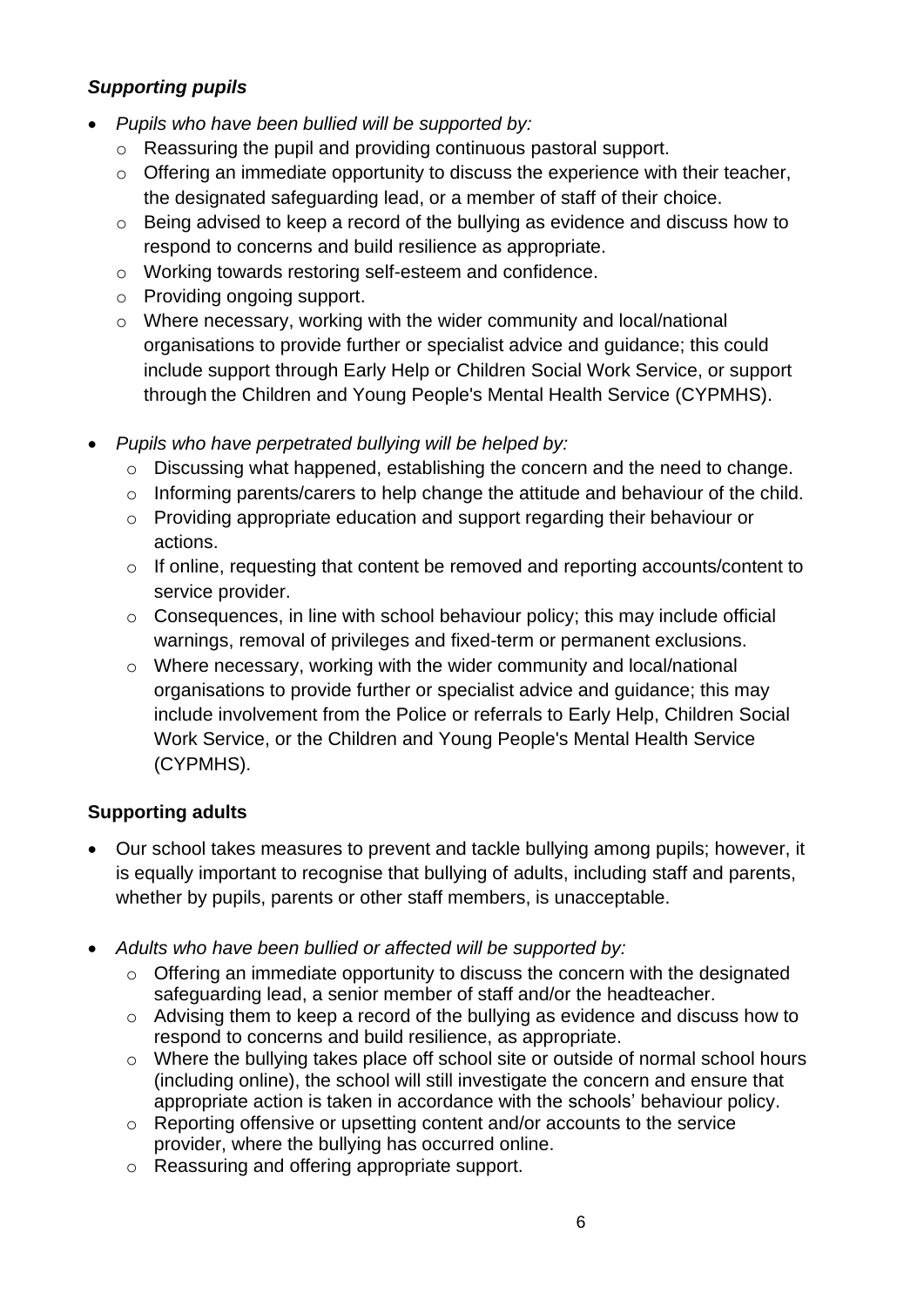- o Working with the wider community and local/national organisations to provide further or specialist advice and guidance.
- *Adults who have perpetrated the bullying will be helped by:*
	- o Discussing what happened with a senior member of staff and/or the headteacher to establish the concern.
	- o Establishing whether a legitimate grievance or concern has been raised and signposting to the school's official complaints procedures.
	- o If online, requesting that content be removed.
	- o Instigating disciplinary, civil or legal action as appropriate or required.

# **9) Preventing bullying**

#### *Environment*

- The whole school community will:
	- o Create and support an inclusive environment which promotes a culture of mutual respect, consideration and care for others, which will be upheld by all.
	- o Recognise that bullying can be perpetrated or experienced by any member of the community, including adults and children (peer on peer abuse).
	- o Recognises the potential for children with SEN and disabilities to be disproportionally impacted by bullying and will implement additional pastoral support as required.
	- o Openly discuss differences between people that could motivate bullying, such as: children with different family situations, such as looked after children or those with caring responsibilities, religion, ethnicity, disability, gender, sexuality or appearance related difference.
	- o Challenge practice and language (including 'banter') which does not uphold the school values of community and respect towards others.
	- o Be encouraged to use technology, especially mobile phones and social media, positively and responsibly.
	- o Work with staff, the wider community and outside agencies to prevent and tackle concerns including all forms of prejudice-driven bullying.
	- o Actively create "safe spaces" for vulnerable children and young people.
	- o Celebrate success and achievements to promote and build a positive school ethos.

#### *Education and Training*

- The school community will:
	- o Train all staff, including: teaching staff, support staff (e.g. administration staff, lunchtime support staff and site support staff) and pastoral staff, to identify all forms of bullying and take appropriate action, following the school's policy and procedures, including recording and reporting incidents.
	- o Consider a range of opportunities and approaches for addressing bullying throughout the curriculum and other activities, such as: through displays,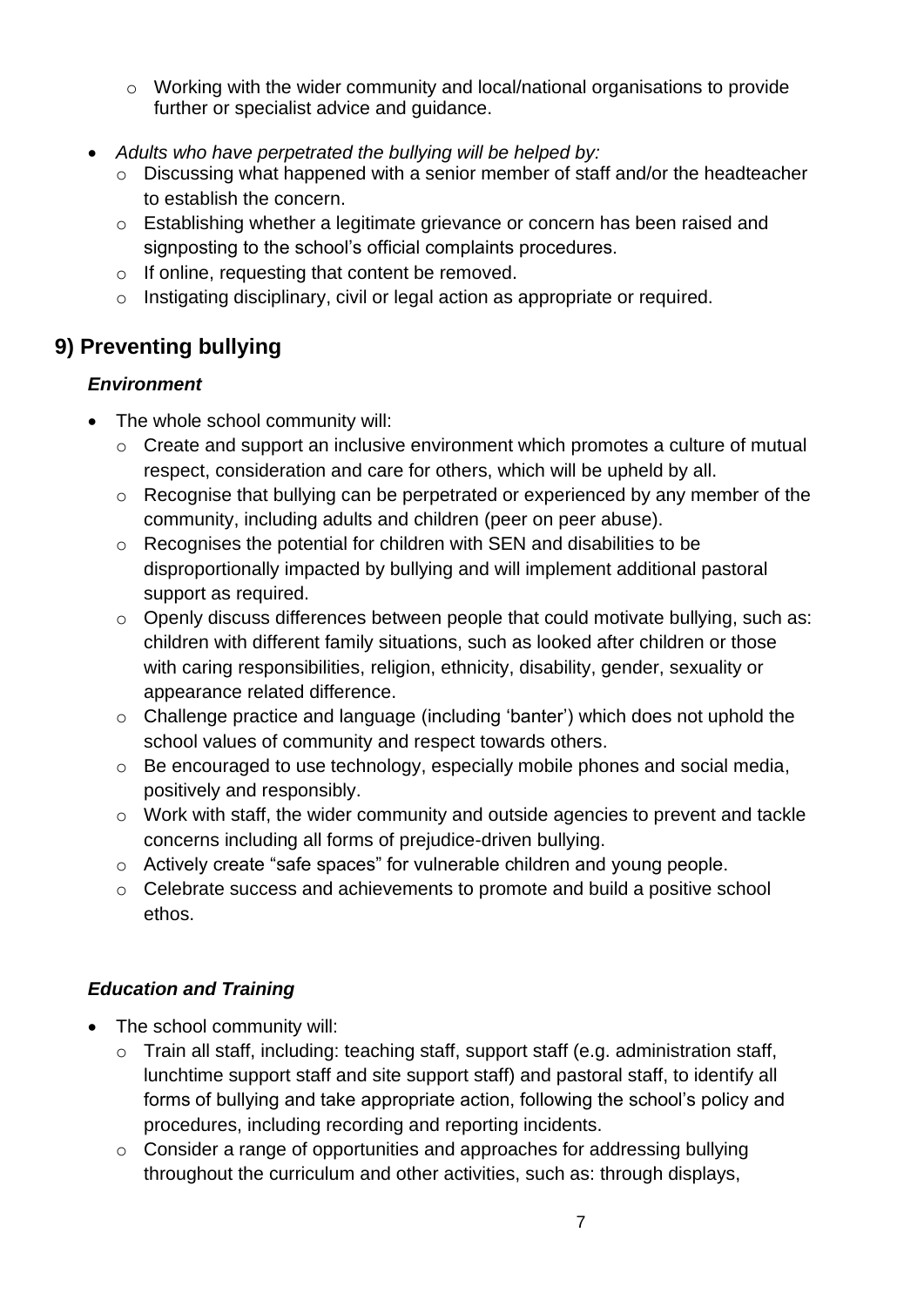assemblies, peer support, the school/student council, antibullying ambassadors etc.

- o Collaborate with other local educational settings as appropriate, and during key times of the year, for example during transition.
- o Ensure anti-bullying has a high profile throughout the year, reinforced through key opportunities such as anti-bullying week
- o Provide systematic opportunities to develop pupils' social and emotional skills, including building their resilience and self-esteem.

## **10) Involvement of pupils**

- *We will:* 
	- o Involve pupils in decision making, to ensure that they understand the school's approach and are clear about the part they play in preventing bullying.
	- o Regularly canvas children and young people's views on the extent and nature of bullying.
	- o Ensure that all pupils know how to express worries and anxieties about bullying.
	- o Children will be taught the phrase 'That is not OK' so they feel empowered to say if they don't like a behaviour.
	- o Ensure every child has a 'safe' adult they feel comfortable talking to.
	- o Ensure that all pupils are aware of the range of consequences which may be applied against those engaging in bullying.
	- o Involve pupils in anti-bullying campaigns in schools and embedded messages in the wider school curriculum – anti-bullying ambassadors will support during break and lunchtimes.
	- o Utilise pupil voice in providing pupil led education and support
	- o Publicise the details of internal support, as well as external helplines and websites.
	- o Offer support to pupils who have been bullied and to those who are bullying to address the problems they have.

# **11) Involvement and liaison with parents and carers**

- *We will:* 
	- o Take steps to involve parents/guardians to ensure they are aware that the school does not tolerate any form of bullying.
	- o Make sure that key information about bullying (including policies and named points of contact) is available to parents/carers in a variety of formats, including via the school website
	- o Ensure all parents/carers know who to contact if they are worried about bullying and where to access independent advice.
	- o Work with all parents/carers and the local community to address issues beyond the school gates that give rise to bullying.
	- o Ensure that parents work with the school to role model positive behaviour for pupils, both on and offline.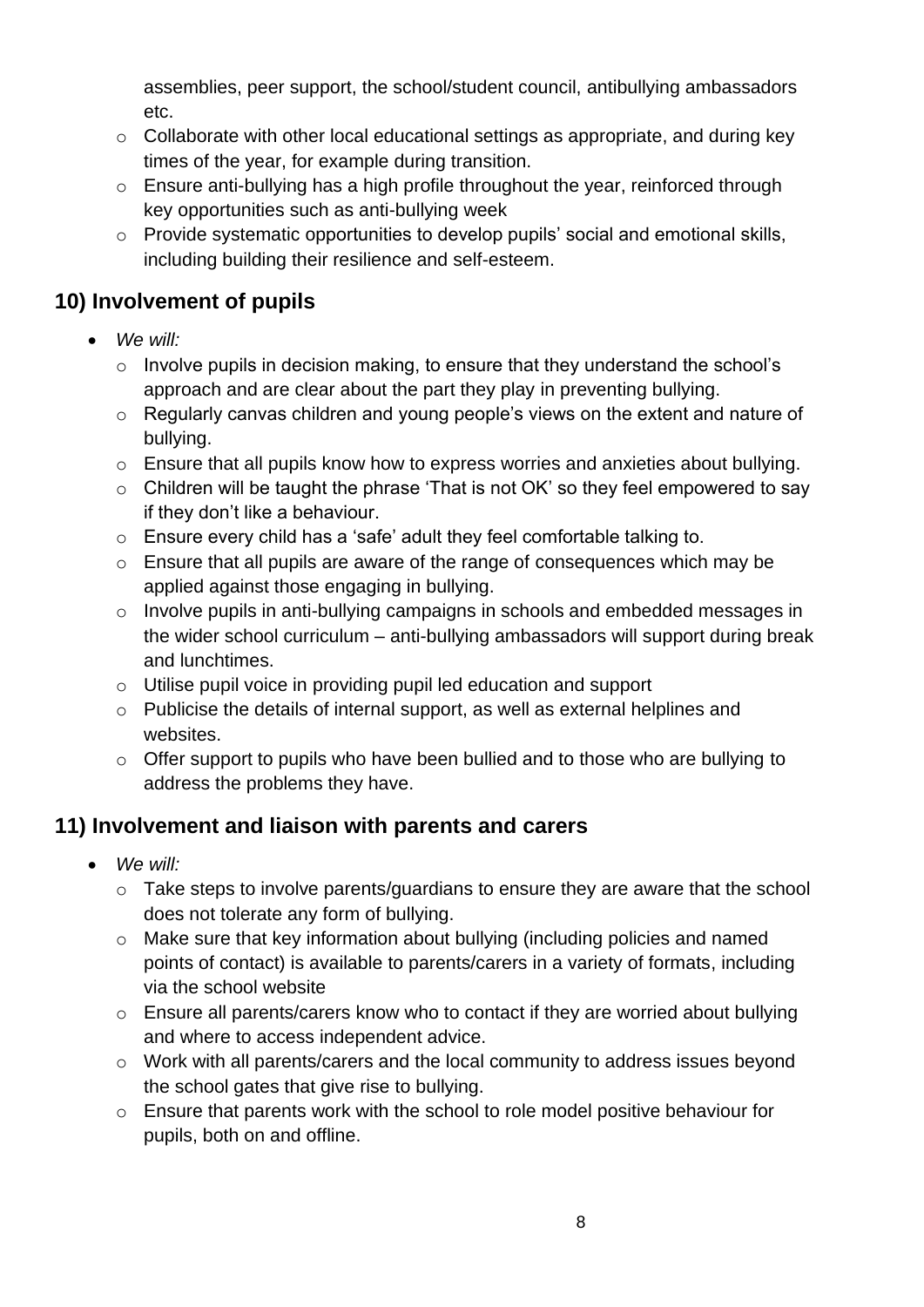$\circ$  Ensure all parents/carers know about our complaints procedure and how to use it effectively, to raise concerns in an appropriate manner.

# **12) Monitoring and review: putting policy into practice**

- The school will ensure that they regularly monitor and evaluate mechanisms to ensure that the policy is being consistently applied.
- Any issues identified will be incorporated into the school's action planning.
- The headteacher will be informed of bullying concerns.
- The named Governor for bullying will report on a regular basis to the governing body on incidents of bullying, including outcomes.

# **13) Useful links and supporting organisations**

- Anti-Bullying Alliance: [www.anti-bullyingalliance.org.uk](http://www.anti-bullyingalliance.org.uk/)
- Childline: [www.childline.org.uk](http://www.childline.org.uk/)
- Family Lives: [www.familylives.org.uk](http://www.familylives.org.uk/)
- Kidscape: [www.kidscape.org.uk](http://www.kidscape.org.uk/)
- MindEd: [www.minded.org.uk](http://www.minded.org.uk/)
- NSPCC: [www.nspcc.org.uk](http://www.nspcc.org.uk/)
- The BIG Award: [www.bullyinginterventiongroup.co.uk/index.php](https://www.bullyinginterventiongroup.co.uk/index.php)
- PSHE Association: [www.pshe-association.org.uk](http://www.pshe-association.org.uk/)
- Restorative Justice Council: [www.restorativejustice.org.uk](http://www.restorativejustice.org.uk/)
- The Diana Award: [www.diana-award.org.uk](http://www.diana-award.org.uk/)
- Victim Support: [www.victimsupport.org.uk](http://www.victimsupport.org.uk/)
- Young Minds: [www.youngminds.org.uk](http://www.youngminds.org.uk/)
- Young Carers: [www.youngcarers.net](http://www.youngcarers.net/)
- The Restorative Justice Council: [www.restorativejustice.org.uk/restorative-practice](http://www.restorativejustice.org.uk/restorative-practice-schools)[schools](http://www.restorativejustice.org.uk/restorative-practice-schools)

# **SEND**

- Changing Faces: [www.changingfaces.org.uk](http://www.changingfaces.org.uk/)
- Mencap: [www.mencap.org.uk](http://www.mencap.org.uk/)
- Anti-Bullying Alliance Cyberbullying and children and young people with SEN and disabilities: [www.cafamily.org.uk/media/750755/cyberbullying\\_and\\_send\\_-](http://www.cafamily.org.uk/media/750755/cyberbullying_and_send_-_module_final.pdf) [\\_module\\_final.pdf](http://www.cafamily.org.uk/media/750755/cyberbullying_and_send_-_module_final.pdf)
- DfE: SEND code of practice: [www.gov.uk/government/publications/send-code-of](https://www.gov.uk/government/publications/send-code-of-practice-0-to-25)[practice-0-to-25](https://www.gov.uk/government/publications/send-code-of-practice-0-to-25)

# **Cyberbullying**

- Childnet: [www.childnet.com](http://www.childnet.com/)
- Internet Watch Foundation: [www.iwf.org.uk](http://www.iwf.org.uk/)
- Think U Know: [www.thinkuknow.co.uk](http://www.thinkuknow.co.uk/)
- UK Safer Internet Centre: [www.saferinternet.org.uk](http://www.saferinternet.org.uk/)